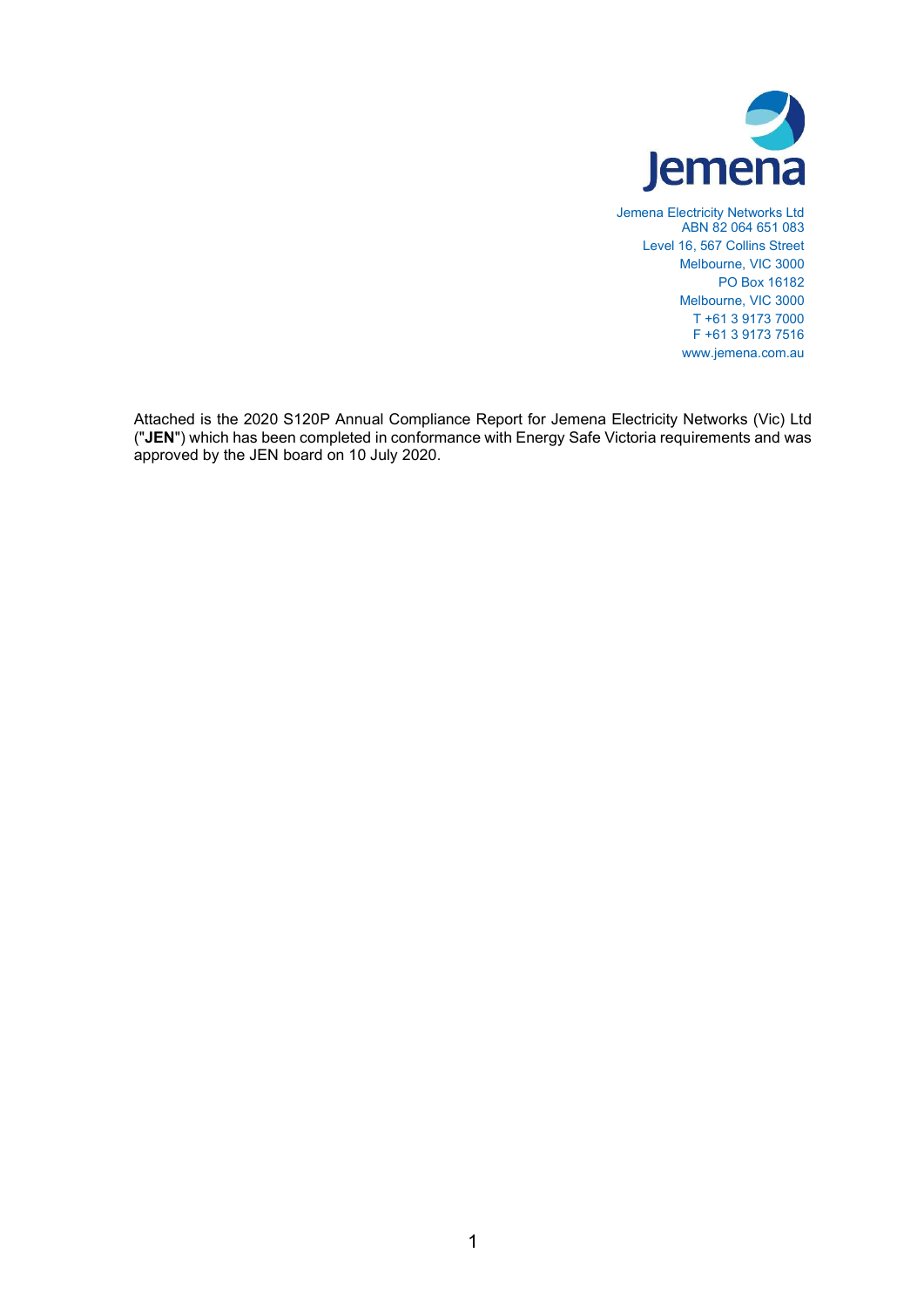# S 120 P Annual Compliance Reports

## 3.1.1 REFCL Program Status [ S120 P (1) a(i)]

| <b>JEN REFCL Project Activities</b> |                                                    | <b>Date</b><br><b>Completed</b> | Percentage<br><b>Completed</b> | <b>Weightings</b><br>(indicative<br>only) |
|-------------------------------------|----------------------------------------------------|---------------------------------|--------------------------------|-------------------------------------------|
| Initiate                            | <b>Business Case</b><br>Commenced                  |                                 | $\overline{0}$                 | $\overline{5}$                            |
|                                     | <b>Business Case Approval</b>                      |                                 | 0                              | 5                                         |
| Design                              | <b>Design Commenced</b>                            |                                 | $\overline{0}$                 | $\overline{5}$                            |
|                                     | <b>Design Complete</b>                             |                                 | $\overline{0}$                 | $\overline{5}$                            |
| Procurement                         | No. of REFCL units<br>required                     |                                 | One (1)<br>See Note 2a         |                                           |
|                                     | <b>REFCL order placed</b>                          |                                 | 0                              | 5                                         |
|                                     | <b>REFCL delivered to site</b>                     |                                 | $\overline{0}$                 | 10                                        |
| Construction-                       | Line works commenced                               |                                 | $\overline{0}$                 | 5                                         |
| Lines                               | Line works completed                               |                                 | $\mathbf 0$                    | 10                                        |
| Construction-<br><b>Stations</b>    | <b>Station works</b><br>commenced                  |                                 | $\overline{0}$                 | $\overline{5}$                            |
|                                     | Station works complete                             |                                 | $\mathbf{0}$                   | 10                                        |
| Construction-<br><b>Third Party</b> | No. of affected HV<br><b>Customer Connections</b>  | One (1)<br>See Note 5           |                                |                                           |
|                                     | <b>HV customer works</b><br>commenced              |                                 | 0                              | 5                                         |
|                                     | <b>HV customer works</b><br>complete               |                                 | 0                              | 10                                        |
| Testing/<br>Commissioning           | <b>REFCL</b><br>testing/commissioning<br>commenced |                                 | $\overline{0}$                 | 5                                         |
|                                     | <b>REFCL commissioned</b><br>and operable          |                                 | $\overline{0}$                 | 5                                         |
| Close-out                           | <b>REFCL at "required</b><br>capacity"             |                                 | 0                              | 10                                        |
|                                     |                                                    |                                 |                                |                                           |
|                                     | <b>Total Weighted Percentage Complete</b>          |                                 | $\mathbf 0$                    | 100                                       |

#### Notes:

The above table reflects the status of JEN's REFCL program for the current reporting period (1 May 2019 to 30 April 2020):

- 1. During this period JEN carried out a joint planning study with AusNet Services, with the aid of "redaction – consultant no. 1", to inform the high level scope and costs for potential REFCL solutions for Coolaroo (COO), a JEN zone substation and Kalkallo (KLO), an AusNet Services zone substation supplying three (3) Jemena feeders. The joint planning study approach was undertaken because of the proximity of the two (2) distribution areas and the significant future load increase in this growth corridor. The joint planning study report proposed three (3) preferred solutions as follows:
	- a. Install isolation transformers on underground feeders and REFCL's at both COO and KLO. This solution requires exemptions from the Regulations;
	- b. Construct new REFCL zone substation at Kalkallo North (AusNet Services responsibility), transfer overhead feeders supplied from KLO to the new zone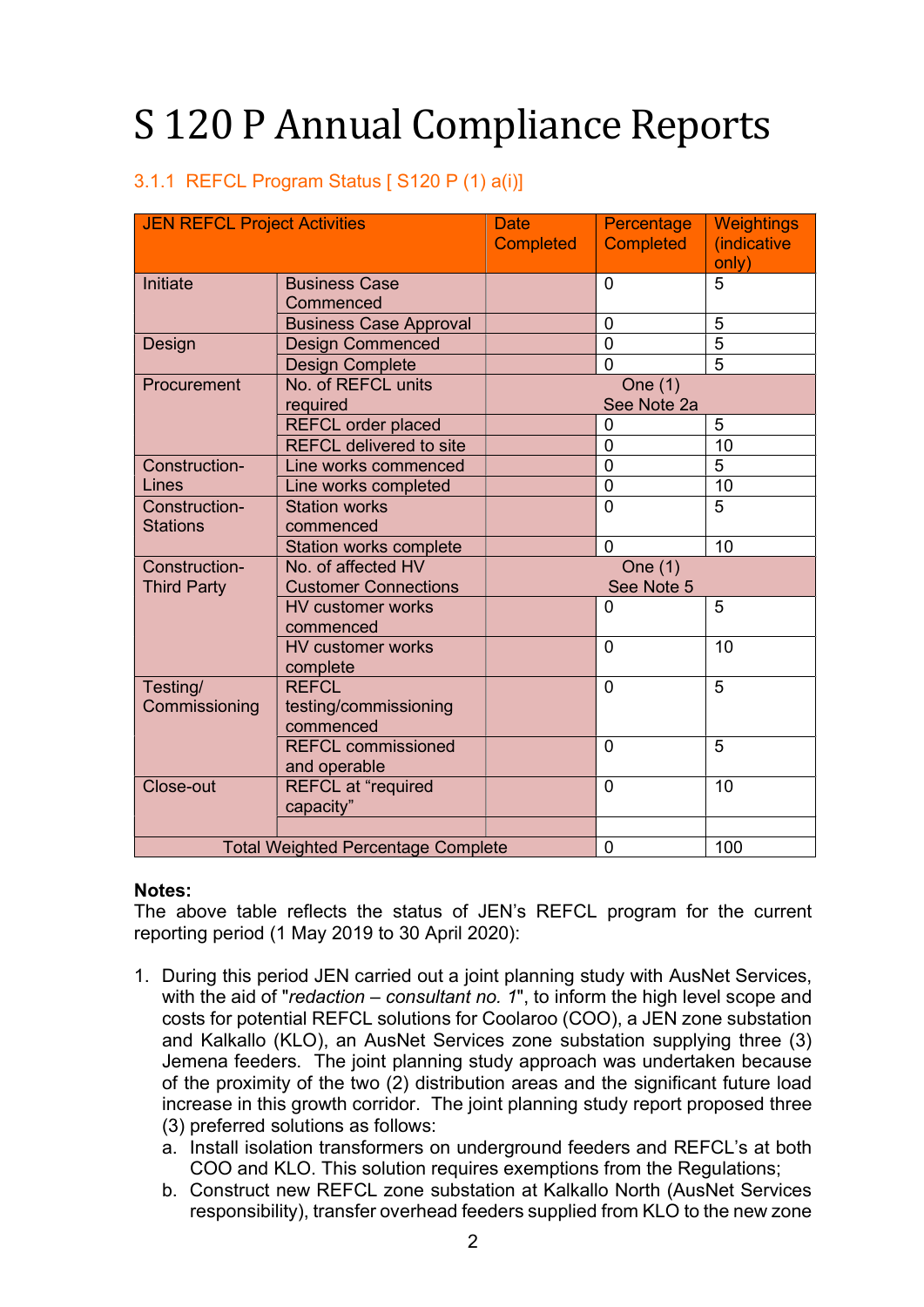substation, install two (2) REFCL's at COO and transfer underground feeders supplied from COO to adjacent zone substations. This solution requires exemptions from the Regulations; or

- c. Construct new REFCL zone substations at Greenvale (JEN responsibility) and Kalkallo North (AusNet Services responsibility), and in addition, install two (2) REFCL's each at both COO & KLO and rearrange existing feeders across all four (4) zone substations to balance capacitive currents. This solution requires no exemptions, but has the highest overall cost.
- 2. JEN has opted to proceed with a cost effective solution, a variant to the above three (3) preferred solutions, that includes:
	- a. Construction of a new zone substation with one (1) REFCL in the Greenvale area;
	- b. Transfer sections of the COO 22kV feeder network that have higher bushfire risk to the new zone substation to provide the Required Capacity as prescribed in the Regulations;
	- c. Undertake additional works on key sections of the remaining non-REFCL protected feeders that would remain supplied by COO, to mitigate bushfire risks; and
	- d. Seek exemptions from the Regulations for those non-REFCL protected feeders.
- 3. JEN also engaged "redaction federal government agency" to provide technical support to its proposed solution, including:
	- a. Provision of fire risk assessment data of the COO 22kV network at a granular level;
	- b. Determination of those sections of the COO 22kV feeder network that are non-compliant with the Regulations; and
	- c. Identifying a course of action for those non-compliant sections of the COO 22kV network based on "redaction – federal government agency's" scientific expert opinion.
- 4. JEN has prepared an Exemption Application to support its proposed solution and has submitted it together with relevant documentation to ESV on 21 May 2020 for approval.
- 5. Approval of JEN's Exemption Application will maintain the existing non-REFCL supply to "redaction – HV customer no. 1" HV supply points at Coolaroo and Roxburgh Park. Only one (1) HV customer supplied from COO ("redaction – HV customer no. 2") will be provided with a REFCL protected supply.

"Redaction – HV customer no. 2" engaged "redaction – consultant no. 2" to analyse the "redaction  $-$  HV customer no. 2" Oaklands Junction site 22kV electrical infrastructure for its capability to withstand the operation of a REFCL which Jemena will be installing at the COO zone substation on feeder COO11. Five (5) possible solutions were considered for this site in accordance with ESV guidelines, with the preferred option being Option 3 – details are as follows: Installing an isolation transformer with the commitment to developing and implementing a Bushfire Mitigation Plan (BMP) (which had been submitted to and approved by ESV). "Redaction – HV customer no. 2" will be responsible for the cost of implementing the preferred option at their site in order to receive a REFCL protected supply.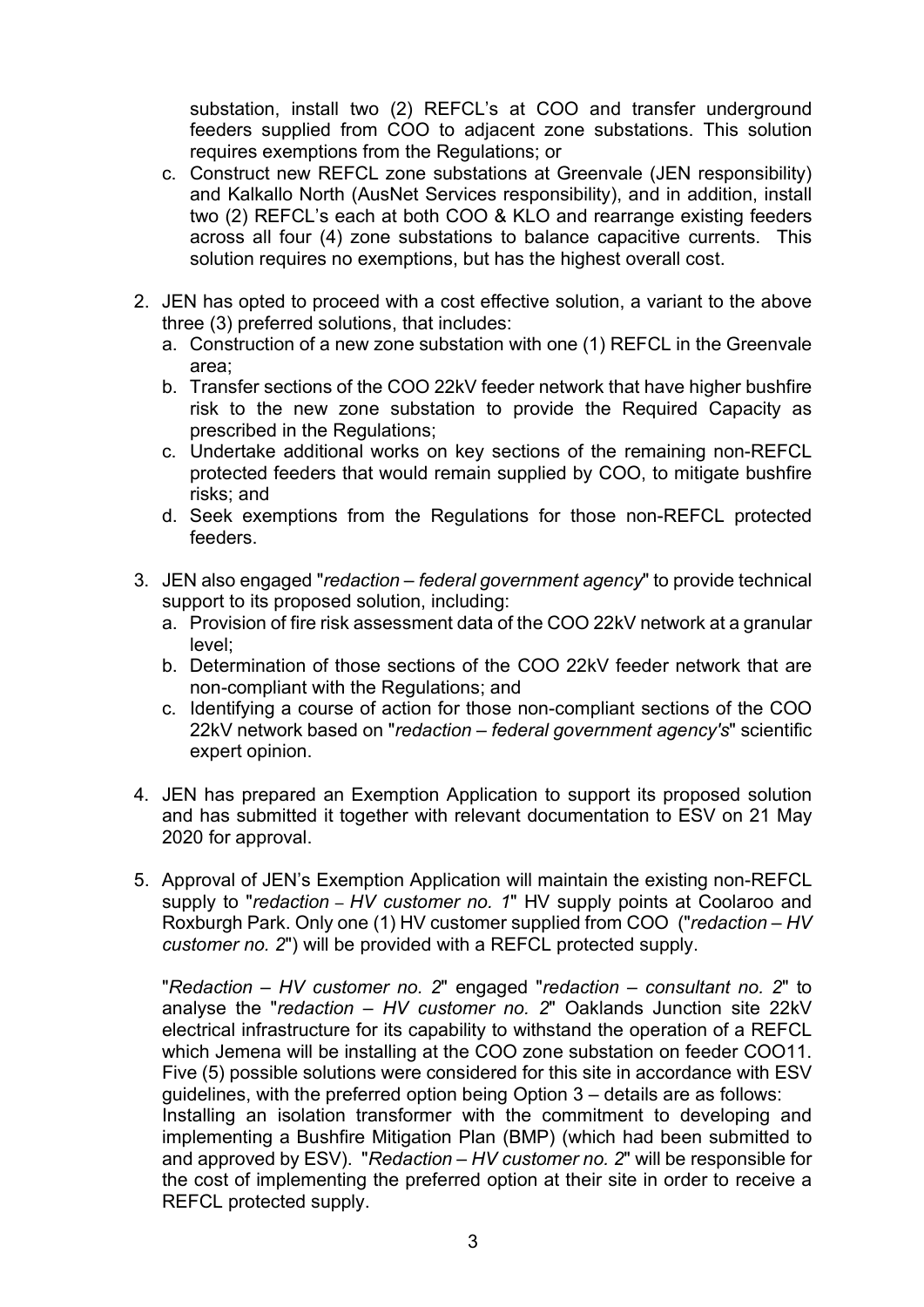## 3.1.2 ELCA Program Status [ S120 P (1) a(ii)]

| <b>Total HV Electric Line</b><br><b>Volumes</b>              | At 1 May 2017   | At 30 April 2018 | Progress over<br>Reporting<br>Period |
|--------------------------------------------------------------|-----------------|------------------|--------------------------------------|
| <b>Bare Construction in</b><br><b>ELCA</b>                   | <b>Route Km</b> | Route Km         | <b>Route Km</b>                      |
| Polyphase                                                    | 0.0             | 0.0              | 0.0                                  |
| <b>SWER</b>                                                  | 0.0             | 0.0              | 0.0                                  |
| <b>Covered or Underground</b><br><b>Construction in ELCA</b> | <b>Route Km</b> | <b>Route Km</b>  | <b>Route Km</b>                      |
| Polyphase                                                    | 0.0             | 0.0              | 0.0                                  |
| <b>SWER</b>                                                  | 0.0             | 0.0              |                                      |

Note: There are no areas mandated as ELCA in the JEN distribution area. Therefore as defined by legislation, JEN is fully compliant with this bushfire mitigation obligation/duty.

### 3.1.3 SWER ACR Program [ S120 P (1) a(iii)]

| ACR NAME       | FFFDFR         | <b>Completion Date</b> |
|----------------|----------------|------------------------|
| Not Applicable | Not Applicable | Not Applicable         |
|                |                |                        |

Note: JEN do not own or operate any SWER lines. Therefore as defined by legislation, JEN is fully compliant with this bushfire mitigation obligation/duty.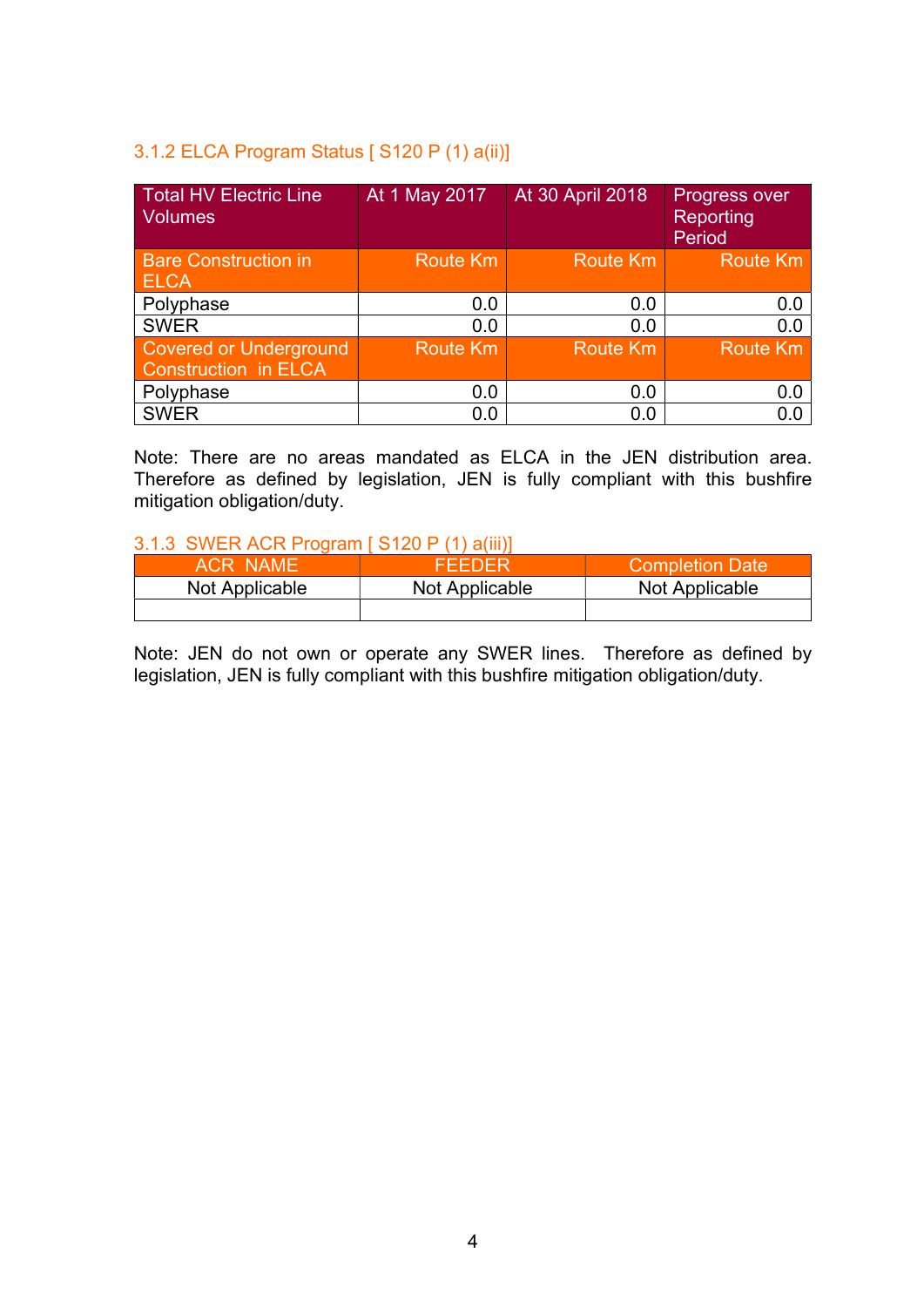|  | 3.2.1 REFCL Program Status [ S120 P (1) c(i)] |
|--|-----------------------------------------------|
|--|-----------------------------------------------|

| <b>JEN REFCL Project Activities</b>       |                                                    | <b>Date</b><br><b>Completed</b>   | Percentage<br><b>Completed</b> | <b>Weightings</b><br>(indicative<br>only) |
|-------------------------------------------|----------------------------------------------------|-----------------------------------|--------------------------------|-------------------------------------------|
| <b>Initiate</b>                           | <b>Business Case</b><br>Commenced                  | <b>See Note</b><br>1 <sub>d</sub> | 100                            | 5                                         |
|                                           | <b>Business Case Approval</b>                      | <b>See Note</b><br>1 <sub>d</sub> | 100                            | 5                                         |
| Design                                    | <b>Design Commenced</b>                            |                                   | 20                             | 5                                         |
|                                           | <b>Design Complete</b>                             |                                   | $\Omega$                       | $\overline{5}$                            |
| Procurement                               | No. of REFCL units<br>required                     |                                   | One $(1)$<br>See Note 1b       |                                           |
|                                           | <b>REFCL order placed</b>                          |                                   | 0                              | 5                                         |
|                                           | <b>REFCL delivered to site</b>                     |                                   | 0                              | 10                                        |
| Construction-                             | Line works commenced                               |                                   | $\overline{0}$                 | 5                                         |
| Lines                                     | Line works completed                               |                                   | $\overline{0}$                 | 10                                        |
| Construction-<br><b>Stations</b>          | <b>Station works</b><br>commenced                  |                                   | $\overline{0}$                 | 5                                         |
|                                           | <b>Station works complete</b>                      |                                   | $\overline{0}$                 | 10                                        |
| Construction-                             | No. of affected HV                                 |                                   | One (1)                        |                                           |
| <b>Third Party</b>                        | <b>Customer Connections</b>                        |                                   | See Note 2                     |                                           |
|                                           | <b>HV customer works</b><br>commenced              | See Note 2                        | 10                             | 5                                         |
|                                           | <b>HV customer works</b><br>complete               |                                   | $\overline{0}$                 | 10                                        |
| Testing/<br>Commissioning                 | <b>REFCL</b><br>testing/commissioning<br>commenced |                                   | 0                              | 5                                         |
|                                           | <b>REFCL commissioned</b><br>and operable          |                                   | $\overline{0}$                 | 5                                         |
| Close-out                                 | <b>REFCL at "required</b><br>capacity"             |                                   | $\mathbf{0}$                   | 10                                        |
|                                           |                                                    |                                   |                                |                                           |
| <b>Total Weighted Percentage Complete</b> |                                                    |                                   | 11.5                           | 100                                       |

Notes:

- 1. The tasks that JEN proposes to undertake in the next reporting period (1 May 2020 to 30 April 2021) associated with meeting our obligations under the Regulations are as follows:
	- a. Engaging a specialist contractor for the design, procurement, installation and commissioning of REFCL infrastructure by end September 2020;
	- b. Gaining approval for its exemption application for the solution consisting of a new Greenvale zone substation with one (1) REFCL by end September 2020;
	- c. Identifying and procuring land for new zone substation, including obtaining management approval for expenditure by end December 2020; and
	- d. Obtaining approved business case by end March 2021.
- 2. Approval of JEN's exemption application will maintain the existing non-REFCL supply to "redaction – HV customer no. 1" HV supply points at Coolaroo & Roxburgh Park. Only one (1) HV customer supplied from COO ("redaction – HV customer no. 2") will be provided with REFCL protected supply, and the following progress is expected in the next reporting period: